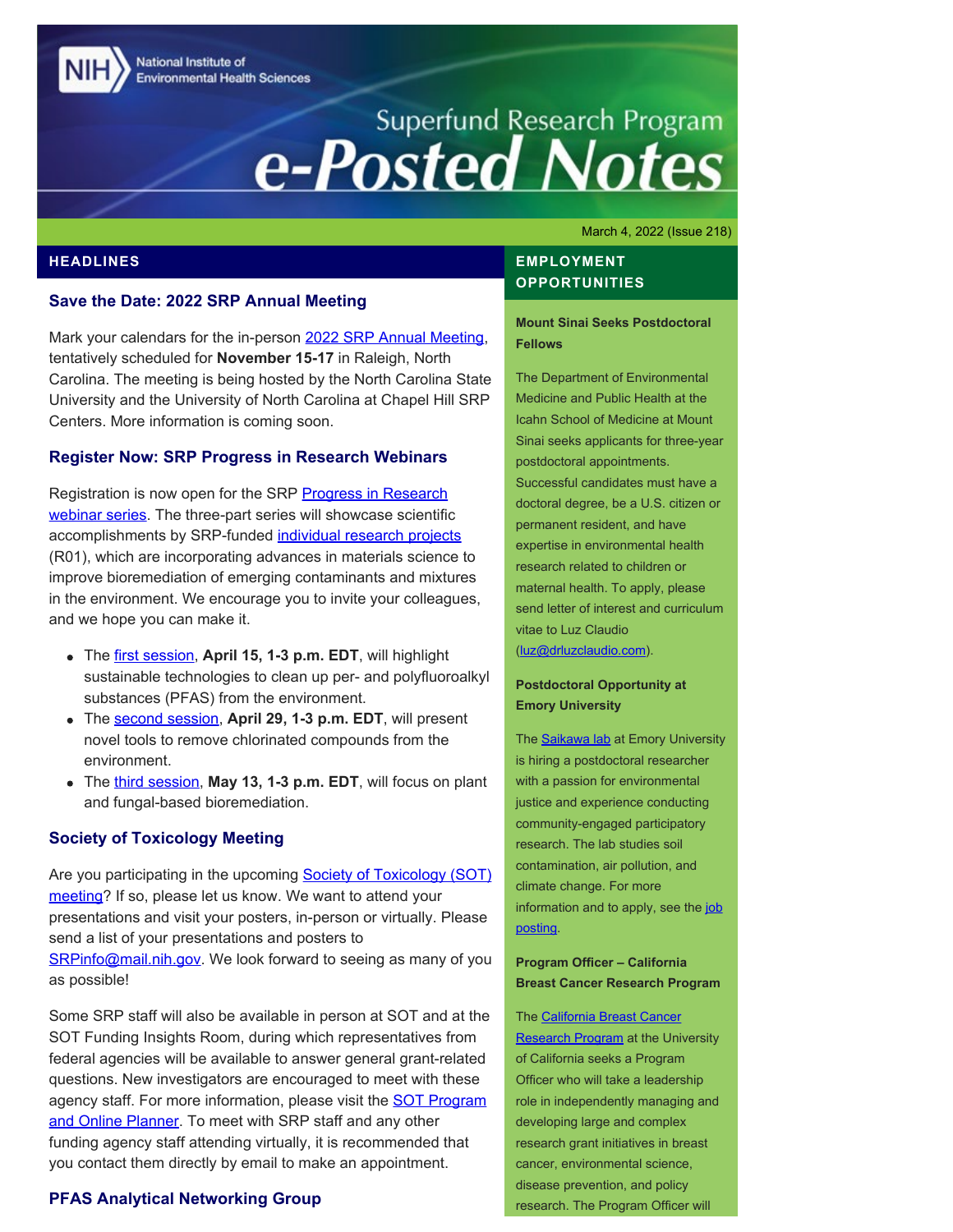Do you want to join an SRP PFAS Analytical Networking Group? This grantee-led forum would focus on the analytical chemistry aspect of PFAS research, covering topics such as sample preparation, matrix effects, detection and instrumentation, mass balance, data mining, and lessons learned. If you are a currently funded SRP grantee (P42, R01, R21, R25, or SBIR) and would like to learn more about this group, or if you want to co-lead it with [Diana Aga](https://tools.niehs.nih.gov/srp/people/details.cfm?Person_ID=50850) from the University of Buffalo, please contact Heather Henry [\(heather.henry@nih.gov](file:///C/Users/wmclean/OneDrive%20-%20MDB,%20Inc/Documents/heather.henry@nih.gov)). Trainees are also welcome and encouraged to join!

# **Diversity, Equity, Inclusion, and Accessibility Mentorship Opportunity**

SRP has signed onto a **[Notice of Special Interest](https://grants.nih.gov/grants/guide/notice-files/NOT-OD-22-057.html)** (NOSI): Administrative Supplements to Recognize Excellence in Diversity, Equity, Inclusion, and Accessibility Mentorship. This NOSI is intended to supplement existing grants with a demonstrated commitment to exceptional training and mentorship, especially to individuals from groups identified as underrepresented in the biomedical sciences. We hope you will look into this opportunity. For more information about the program and eligibility requirements, please contact your program officer. Applications are due **April 7**.

# **IN THE NEWS**

#### **NIEHS SRP News Stories**

Take a moment to read about some of our colleagues' latest activities in this month's **Environmental Factor**, the NIEHS newsletter:

- [Educational Tool Highlights COVID-19 and Arsenic Research](https://factor.niehs.nih.gov/2022/3/beyond-the-bench/srp-educational-resource/index.htm): A new online educational resource invites high school students to examine ways that humans are exposed to arsenic and how exposure might influence susceptibility to COVID-19 infection.
- [Building Trust, Sharing Data: Grantee Promotes Participatory](https://factor.niehs.nih.gov/2022/3/community-impact/participatory-research/index.htm) [Research](https://factor.niehs.nih.gov/2022/3/community-impact/participatory-research/index.htm): During her February 14 NIEHS Keystone Science Lecture, Mónica Ramírez-Andreotta, Ph.D., shared the numerous ways she works with communities to integrate their priorities into environmental health sciences research.
- [Exposure to Airborne PCBs an Ongoing Challenge, Expert](https://factor.niehs.nih.gov/2022/3/feature/2-feature-pcb-exposure/index.htm) [Says](https://factor.niehs.nih.gov/2022/3/feature/2-feature-pcb-exposure/index.htm): Approaches for studying airborne exposure to polychlorinated biphenyls (PCBs) — and helping communities reduce such exposure — were discussed by Iowa Superfund Research Program Director Keri Hornbuckle, Ph.D., during her February 4 Keystone Science Lecture.
- Extramural Paper of the Month: Changes in Gut, Liver May [Contribute to Alzheimer's Disease Susceptibility](https://factor.niehs.nih.gov/2022/3/papers/dert/index.htm#a1): NIEHSfunded researchers determined how changes in the gut and liver may contribute to cadmium-induced Alzheimer's disease.
- **[Extramural Paper of the Month: Leveraging Unused Samples](https://factor.niehs.nih.gov/2022/3/papers/dert/index.htm#a4)** [to Predict Metal Exposures](https://factor.niehs.nih.gov/2022/3/papers/dert/index.htm#a4): NIEHS-funded researchers demonstrated a robust approach for predicting exposure to **[SRP Research Brief 327](https://tools.niehs.nih.gov/srp/researchbriefs/view.cfm?Brief_ID=327)**: arsenic and manganese using a commonly stored but often Leveraging Machine Learning to unused biological sample. **Predict Toxicity (April Gu, 1998)** Predict Toxicity (April Gu,

also have opportunities to contribute to addressing structural barriers to health and research, as well as program evaluation. For more information, see the University of California's [job search](https://careerspub.universityofcalifornia.edu/psp/ucop/EMPLOYEE/HRMS/c/HRS_HRAM.HRS_APP_SCHJOB.GBL?Page=HRS_APP_JBPST&JobOpeningId=22592&PostingSeq=1&SiteId=19&languageCd=ENG&FOCUS=Applicant) webpage.

## **Several Opportunities – University of Washington**

The Department of Environmental and Occupational Health Sciences at the University of Washington invites applications for three fulltime, tenure-track faculty positions at the rank of [assistant professor,](https://apply.interfolio.com/98315) beginning in fall 2022. The successful candidate should have expertise in occupational health and safety, environmental epidemiology, or toxicology. A minimum of a Ph.D., M.D., or other appropriate terminal degree in a relevant field is required.

The department also invites applications for two full-time [assistant teaching professors](https://apply.interfolio.com/98057) (this track is not tenure-eligible) to begin fall 2022. Candidates must have a M.S., M.P.H., or M.S.P.H. with expertise in environmental public health and occupational health and safety.

The University of Washington Pediatric and Reproductive Environmental Health Scholars (PREHS) K12 Program is looking for fellows who hold a doctoral degree focused on children and reproductive health. PREHS is a new two- to three-year research fellowship program funded by NIH that provides clinically trained scientists with expertise in environmental health, the science of environmental exposures and their health effects on the child life-course from fetal development to adolescence. For more information and to apply, see the **PREHS** [webpage.](https://deohs.washington.edu/prehs/apply)

# **CURRENT RESEARCH BRIEF**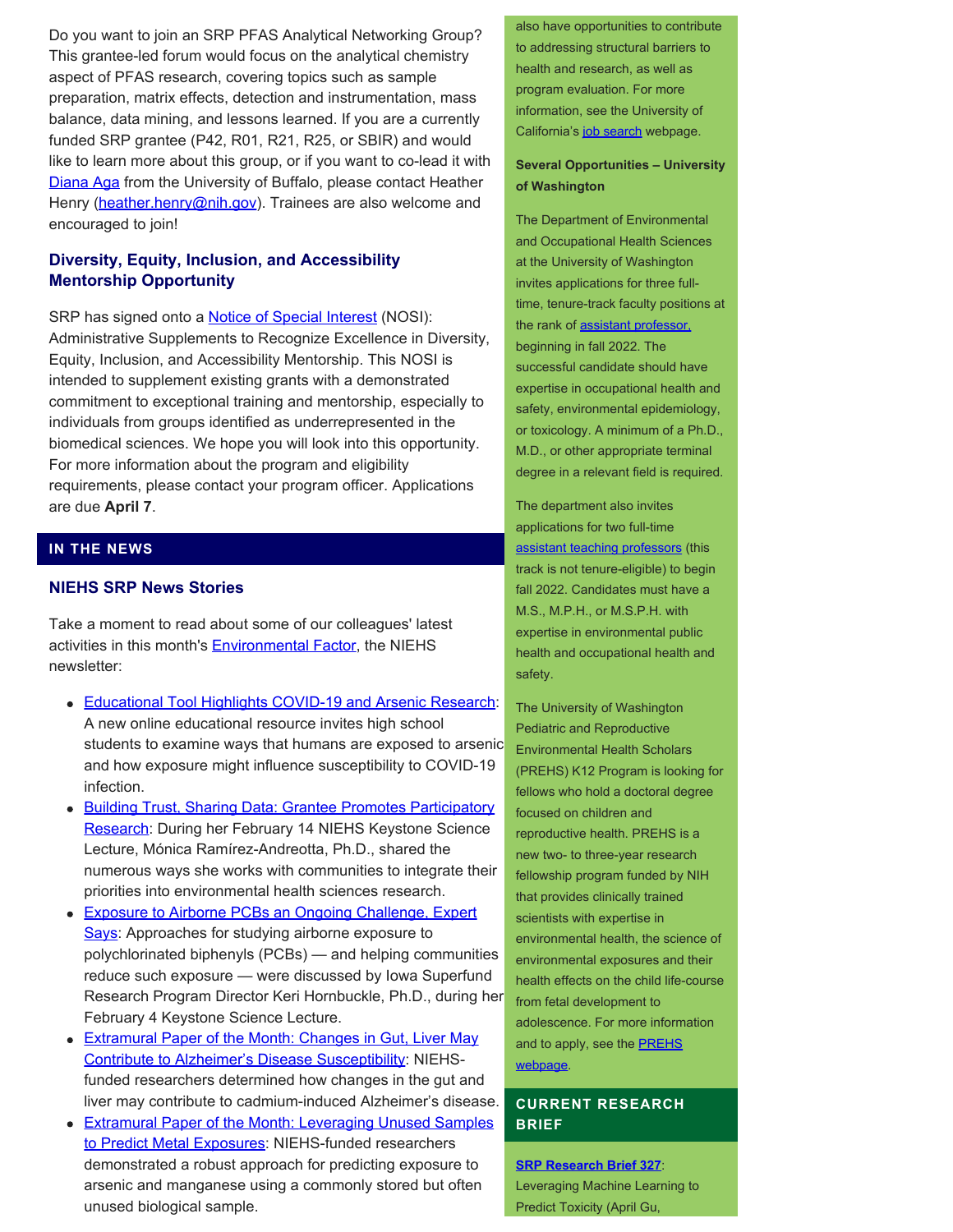## **Escobar Featured in Behind the Blue Podcast**

University of Kentucky SRP Center researcher Isabel Escobar was interviewed for the University of Kentucky podcast [Behind](http://uknow.uky.edu/research/women-making-history-series-kicks-isabel-escobar-behind-blue?j=471902&sfmc_sub=122676405&l=22384_HTML&u=14022294&mid=10966798&jb=0) [the Blue](http://uknow.uky.edu/research/women-making-history-series-kicks-isabel-escobar-behind-blue?j=471902&sfmc_sub=122676405&l=22384_HTML&u=14022294&mid=10966798&jb=0). The episode is part of a series called Women Making History, which highlights women researchers who are leading their fields of research, crossing traditional academic boundaries, and impacting Kentucky's most pressing challenges, such as environmental impacts on health. Escobar co-leads an SRPfunded project to detect and remediate environmental contaminants.

## **Horney Quoted on Covid Across Media Outlets**

Texas A&M University (TAMU) SRP Center Community Engagement Core (CEC) co-leader Jennifer Horney was interviewed about COVID-19 by a variety of news media. Horney was quoted in [Huffington Post](https://www.huffpost.com/entry/cdc-covid-isolation-rules_l_61d72ec0e4b0c7d8b8ad26c2), [Parents Magazine](https://www.parents.com/health/coronavirus/reporting-requirements-covid-home-tests-cause-chaos/), [PBS](https://whyy.org/articles/delaware-covid-cases-shatter-daily-records-omicron-surge/) [News](https://whyy.org/articles/covid-19-on-steady-decline-in-delaware-amid-concerns-about-variants-flu-season-or-another-curveball/), [Healthline,](https://www.healthline.com/health-news/omicron-symptoms-how-they-compare-with-other-coronavirus-variants) and [Parade,](https://parade.com/1312897/kaitlin-vogel/what-to-do-if-you-test-positive-for-covid/) and was a featured expert in an [NBC](https://www.nbcphiladelphia.com/news/coronavirus/hospitals-coping-with-covid-19-surge-as-winter-approaches/3075089/) [Philadelphia News](https://www.nbcphiladelphia.com/news/coronavirus/hospitals-coping-with-covid-19-surge-as-winter-approaches/3075089/) segment. She provided expertise on topics such as omicron symptoms, how to handle positive test results, and isolation rules.

### **SRP Cited on PFAS**

Multiple SRP researchers were cited as experts on PFAS in recent media. Detlef Knappe, North Carolina State University (NCSU) SRP Center Deputy Director, co-authored and published an article in [Science](https://www.science.org/doi/10.1126/science.abg9065) providing news, updates, and future outlooks on PFAS contamination and remediation. Orlando Coronell, a researcher at the University of North Carolina at Chapel Hill SRP Center, discussed his work on PFAS removal from water for a piece in the North Carolina Water Resources Research Institute [newsletter.](https://wrri.ncsu.edu/blog/2022/01/pfas-removal-orlando-coronell-frank-leibfarth/)

An [EcoRI News](https://www.ecori.org/public-safety/2022/1/6/data-show-widespread-toxic-chemical-contamination-across-ri-and-mass) analysis of PFAS levels in Rhode Island and Massachusetts drinking water cited a [2020 white paper](https://pubs.rsc.org/en/content/articlelanding/2020/EM/D0EM00291G#!divAbstract) coauthored by University of Rhode Island (URI) SRP Center Director Rainer Lohmann. And [Ohio Capital Journal](https://ohiocapitaljournal.com/2022/01/18/momentum-builds-in-fight-against-forever-chemicals-in-air-water/) quoted another URI SRP researcher, Elsie Sunderland, who testified at a House Committee hearing on PFAS.

## **UC Berkeley SRP Researchers Profiled**

Investigators at the University of California (UC) Berkeley SRP Center were recently featured in deep-dive stories on their careers and research areas. Jill Banfield was profiled by the Cal Alumni Association's [California Magazine,](https://alumni.berkeley.edu/california-magazine/winter-2021/woman-reshaping-our-understanding-living-world?utm_source=mag-newsletter&utm_medium=email&utm_campaign=california) which highlighted her career as a geomicrobiologist. Banfield co-leads an SRP-funded project to explore how microbes can remove contaminants from groundwater.

David Sedlak was interviewed in [Berkeley Voices,](https://news.berkeley.edu/podcasts/berkeley-voices/) a UC Berkeley news podcast. The **episode** discussed his work on horizontal levees to remove contaminants from water. Sedlak's SRP-funded research aims to develop strategies that use chemical oxidation to treat contaminated water without producing harmful byproducts.

#### Northeastern University)

Past [Research Briefs](http://tools.niehs.nih.gov/srp/researchbriefs/index.cfm) are available on the SRP website. To receive the monthly Research Briefs or to submit ideas, email Sara Amolegbe [\(sara.amolegbe@nih.gov](mailto:sara.amolegbe@nih.gov)).

#### **EVENTS**

[Open Science Conference](https://www.open-science-conference.eu/)  March 8-10, 2022 **Virtual** 

[Society of Toxiocology Meeting](https://www.toxicology.org/events/am/AM2022/index.asp)  March 27-31, 2022 San Diego, CA and Virtual

**8th Annual Women's Health Awareness** April 9, 2022 Durham, NC

SRP Progress in Research Webinar **Session I: PFAS** April 15, 2022 Virtual

SRP Progress in Research Webinar **Session II: Chlorinated Compounds** April 29, 2022 **Virtual** 

SRP Progress in Research Webinar Session III: Plant and Fungal-based **Bioremediation** May 13, 2022 Virtual

[Third National PFAS Conference](https://pfasmeeting.wordpress.ncsu.edu/)  June 15-17, 2022 Wilmington, NC

**International Data Week** June 20-23, 2022 Seoul, South Korea and Virtual

[Brownfields 2022 Conference](https://brownfields2021.org/about/conference-overview/)  August 16-19, 2022 Oklahoma City, OK

**[SETAC 8th World Congress](https://singapore.setac.org/)** September 4-8, 2022 **Singapore** 

11th Conference on Metal Toxicity and Carcinogenesis October 16-19, 2022 Montreal, Canada

**SRP Annual Meeting** Tentative, November 15-18, 2022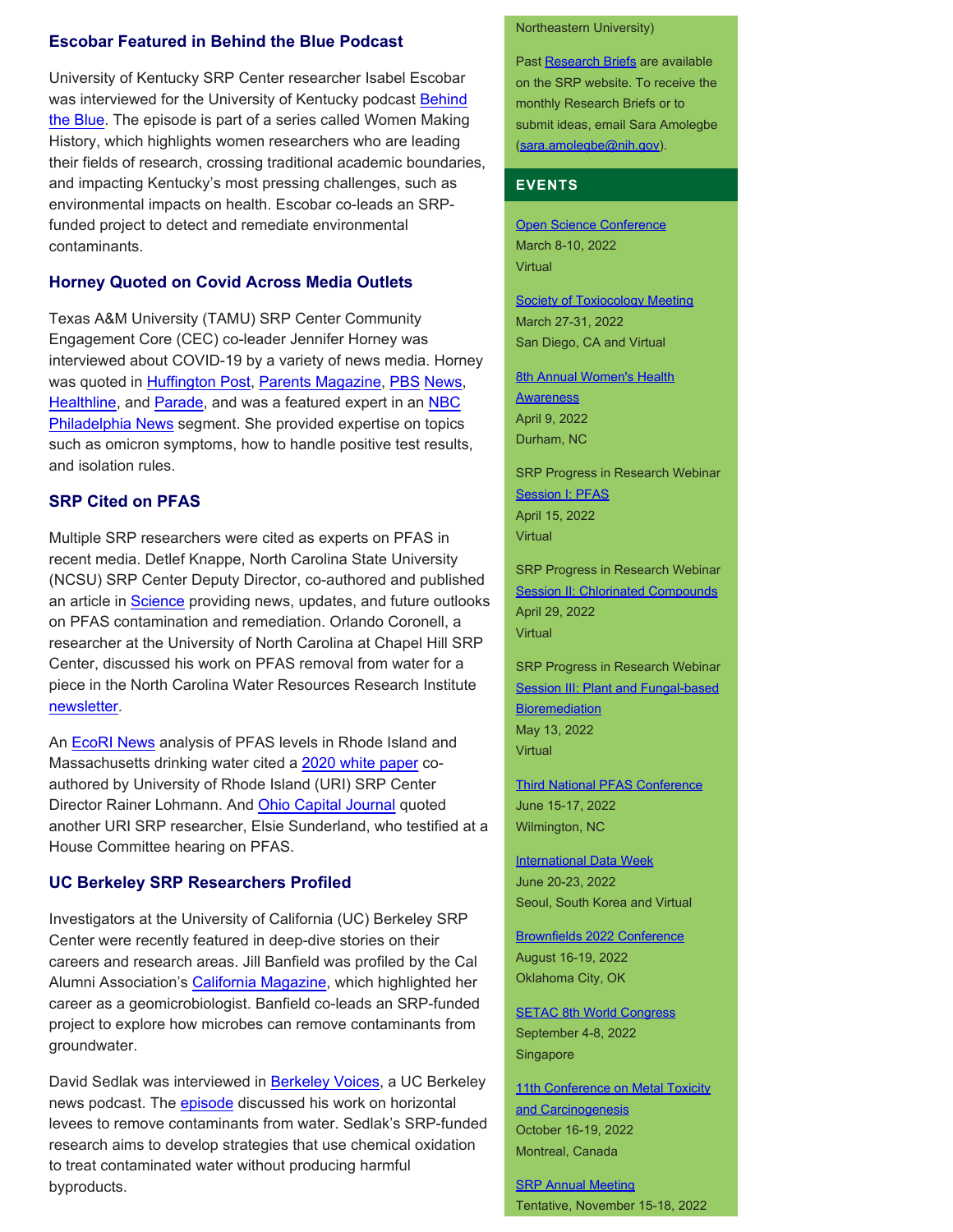## **Sansom Research Highlighted**

TAMU SRP Center researcher Garett Sansom was interviewed by the [Texas Standard](https://www.texasstandard.org/wp-content/uploads/2022/01/sansomdisastersandmentalhealth12822.mp3) about a recent [research paper](https://vitalrecord.tamhsc.edu/repeated-exposure-to-major-disasters-has-long-term-mental-health-impacts/) he authored. The publication gained attention for discussing the negative impact on mental health from repeated exposures to disasters. Sansom's research findings were also highlighted in [Texas A&M Today](https://today.tamu.edu/2022/01/13/repeated-exposure-to-major-disasters-has-long-term-mental-health-impacts/) and **KBTX**.

## **TRAINEE SPOTLIGHT**

### **Conserving Cultural Foods Through Chemistry**

This month we spoke with Lauren Lewis, a former trainee mentored by Staci Simonich at the Oregon State University (OSU) SRP Center. Lewis is now a chemist with the Confederated Tribes of the Umatilla Indian Reservation (CTUIR). Watch this [YouTube video](https://www.youtube.com/watch?v=EHCmlNAB58o), describing



Lewis' training and current work with CTUIR.

## *What was the focus of your SRP research at the OSU SRP Center?*

I used organic components of particulate matter in air as environmental markers to identify potential sources of contamination. The data revealed components that could not be attributed to wildfires or crop-burning activities. For this work, we collaborated with a local American Indian Tribe, and I was given an opportunity to attend the Society of Environmental Toxicology and Chemistry international conference to present my research.

## *Tell us about a recent honor or award you received and what that recognition meant to you.*

While attending OSU, I was awarded the **Peter B. Culter** [Memorial Scholarship](https://chemistry.oregonstate.edu/content/peter-b-culter-memorial-scholarship). The award is named after the first person to detect radiation over U.S. soil from the Chernobyl nuclear reactor explosion. My early and current chemistry work relates directly to ongoing restoration activities at the Hanford Nuclear Site, where the discovery took place. That minor connection made winning the award that much more meaningful to me.

## *How does your environmental health research relate to your work as a chemist with CTUIR?*

Through my environmental health research, I learned about several toxic chemical classes of increasing concern, as well as ways that scientists view and approach threats to public health. My current work with CTUIR is closely related, as we aim to identify and solve environmental contaminant threats to tribal First Foods – water, fish, deer, roots, and berries. We work closely with other tribes and government organizations to address new issues as well as continuing work related to legacy sites like Hanford.

#### *How did you become interested in this work?*

I've been interested in ecology since I was young. As a cook, gardener, and hunter, I wanted to know more about how food quality relates to environmental conditions. As I began looking closely at those relationships, my interest in chemistry surfaced.

#### Raleigh, NC

# **GET UPDATES FROM OTHER SRP GRANTEES**

To see the latest SRP grantee publications, visit the [SRP Grantee](https://tools.niehs.nih.gov/srp/publications/granteepublications.cfm)  [Publications page.](https://tools.niehs.nih.gov/srp/publications/granteepublications.cfm)

Visit the [SRP Materials for Grantees](https://www.niehs.nih.gov/research/supported/centers/srp/resources/index.cfm) [page](https://www.niehs.nih.gov/research/supported/centers/srp/resources/index.cfm) for helpful information, such as SRP administrative supplements information, SRP best practices, guidelines for NIEHS logo use, and the Data Collection Form.

See the [SRP Science Digest](https://www.niehs.nih.gov/research/supported/centers/srp/science_digest/index.cfm) to read more about recent SRP research highlights and activities.

The **SRP Events page contains** information about upcoming meetings, seminars, and webinars.

The SRP website also has **Search** [Tools](http://tools.niehs.nih.gov/srp/search/index.cfm) to help you learn more about projects funded by the program.

# **JOIN THE @SRP\_NIEHS KNOWLEDGE NETWORK ON TWITTER!**

NIEHS uses Twitter, a popular social media tool, for information sharing through tweets. Many SRP Centers also have accounts, and it would be great if all participated! Follow us **@SRP\_NIEHS** to instantly hear news about the program, noteworthy publications, events, and job opportunities for trainees.

#### **CONTACT INFORMATION**

Need to get in touch with an NIEHS SRP staff member? Check out our [Contact Staff](https://www.niehs.nih.gov/research/supported/centers/srp/about/contact_us/index.cfm) page.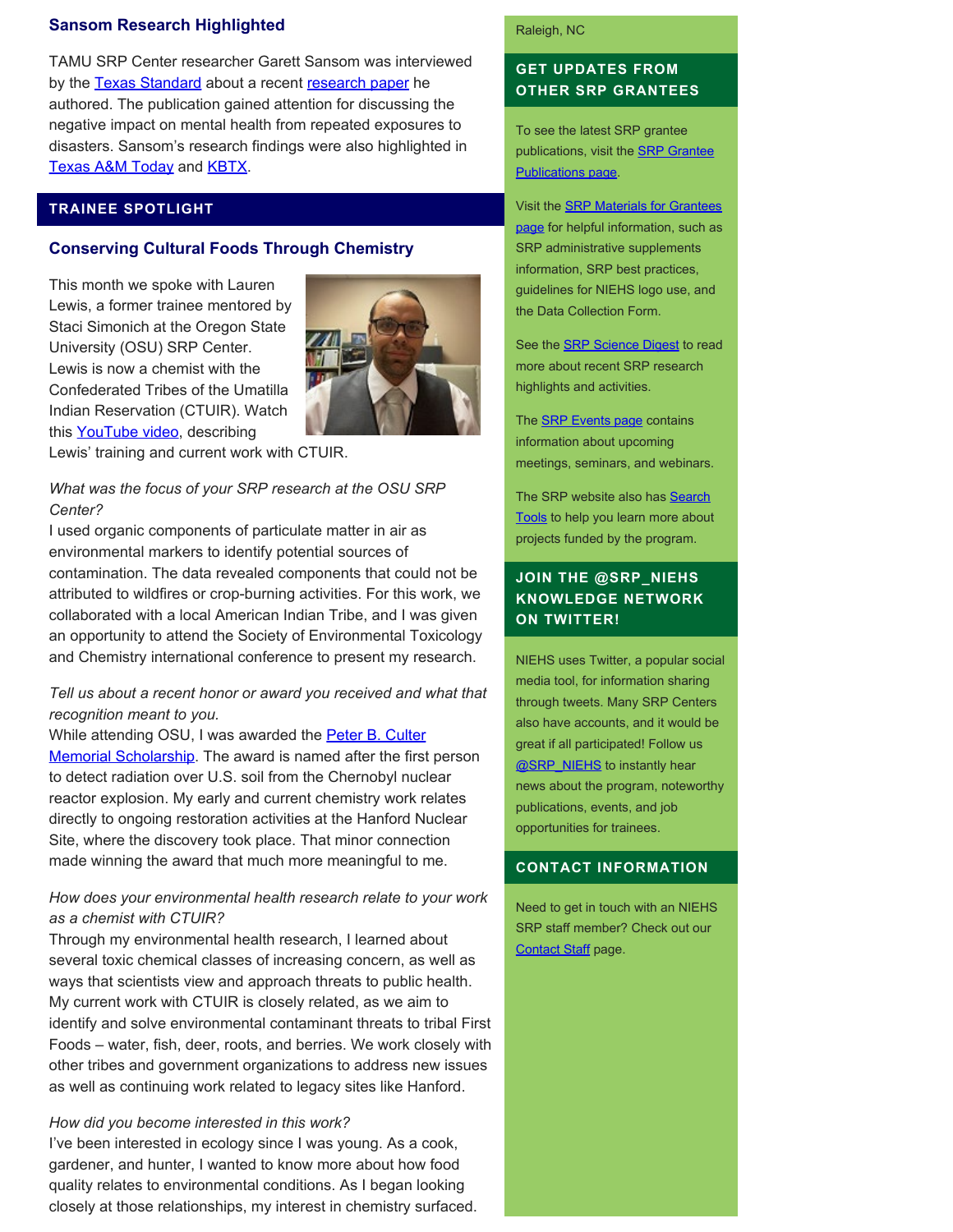Now I can use the knowledge I've acquired to help protect our First Foods so that future generations can experience them within their traditional cultural setting.

# *What is one piece of advice that you want to share with other SRP trainees?*

Embrace the process. Some of the Superfund sites have been around longer than I've been alive and working on contamination issues can often feel like an impossible task. Learning to appreciate what failing a task provides in the form of a lesson helps us continue to grow in our field, and even have a bit of fun while we're at it.

# **HOT PUBLICATION**

## **New Sensor Targets Probable Carcinogen**

A team from the [Massachusetts Institute of Technology \(MIT\)](https://tools.niehs.nih.gov/srp/programs/Program_detail.cfm?Project_ID=P42ES0277078757) [SRP Center](https://tools.niehs.nih.gov/srp/programs/Program_detail.cfm?Project_ID=P42ES0277078757) has developed a [molecular sensor](https://pubmed.ncbi.nlm.nih.gov/34793165/) to detect a contaminant called [N-nitrosodimethylamine](https://www.epa.gov/sites/default/files/2017-10/documents/ndma_fact_sheet_update_9-15-17_508.pdf) (NDMA), part of a chemical family known as N-nitrosamines.

[N-nitrosamines](https://ntp.niehs.nih.gov/ntp/roc/content/profiles/nitrosamines.pdf) are probable human carcinogens found widely in air, water, and food. They can form as industrial byproducts from rubber and pesticide manufacturing, for example—as well as through natural processes, like when stomach acid reacts with proteins in meat.

To address nitrosamine contamination, experts need efficient, inexpensive ways to detect these chemicals in the environment. However, sensors designed to target nitrosamines are rare, according to the MIT team.

Led by Timothy Swager, the researchers created polymers that specifically bind with NDMA. Using spectral analyses, the team confirmed that the polymers, which consist of a cone-shaped cavity containing tungsten, can bind to oxygen in the NDMA.

Next, the team combined the polymers with a quartz-based device used to measure tiny changes in mass. They found that the unit was highly sensitive to NDMA, estimating that it may be able to detect levels as low as 5 parts per billion in air. Even in humid air, the sensor retained relatively high sensitivity—a promising sign for real-world applications.

According to the researchers, their sensor could be a fast and cost-effective way to detect NDMA. In addition, the technology could inform the design of future sensors used to detect other types of nitrosamines.

# **AWARD WINNERS**

# **Simonich Elected as AAAS Fellow**

Staci Simonich, of the OSU SRP Center, was elected as a **Fellow** [of the American Association for the Advancement of Science](https://www.aaas.org/page/2021-fellows)  (AAAS), the world's largest scientific society and publisher of the journal Science. Elections honor researchers whose efforts are advancing science or its applications in service to society.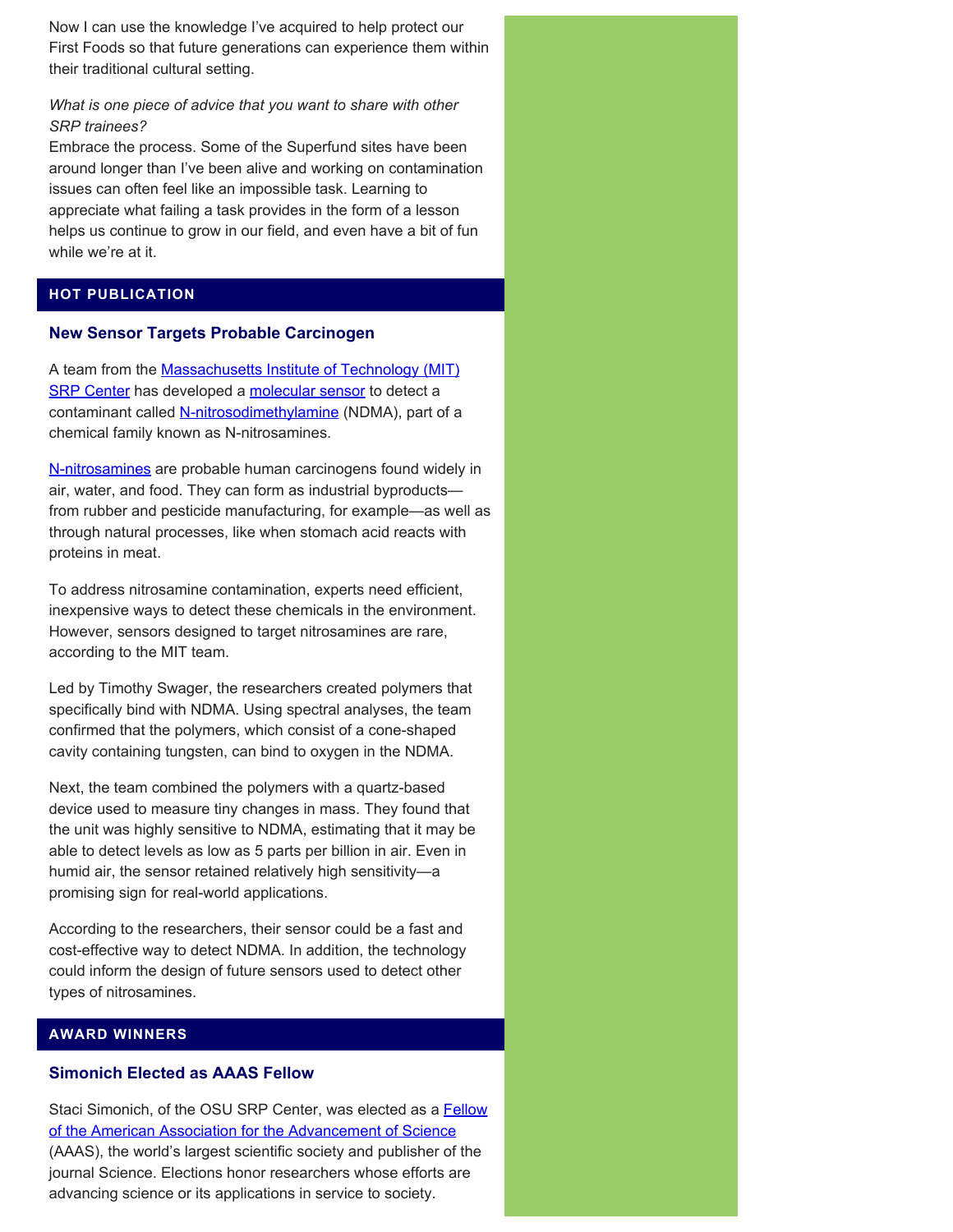Simonich studies how polycyclic aromatic hydrocarbons move and change in the environment, particularly in soil during remediation.

# **NCSU SRP Trainees Recognized at SOT**

NCSU SRP Center trainee [Adrian Green](https://superfund.ncsu.edu/news/2603/) was awarded the Elsevier Postdoctoral Award by the Computational Toxicology Specialty Section of the 2022 North Carolina SOT meeting. Green's abstract was titled "Pattern recognition in highdimensional zebrafish behavioral studies using autoencoder based deep learning." Another trainee, [Kylie Rock](https://superfund.ncsu.edu/news/2599/), won second place for an oral presentation describing the center's work using alligators to explore how PFAS may alter the immune system.

# **Phillips Receives Teaching Award**

TAMU SRP Center researcher Timothy Phillips was awarded the [Distinguished Teaching Award](https://facultyaffairs.tamu.edu/Opportunities/Awards/AFS-Distinguished-Achievement-Awards) by the Association of Former Students at TAMU. The awards honor those who exhibit the highest standards of excellence at the university. Phillips leads an SRP project developing and testing sorbent materials that more effectively bind to hazardous chemicals.

## **URI Trainee Inducted into Future Leaders Society**

URI SRP Center trainee Asta Habtemichael will be inducted into the [Association of American Colleges and Universities Future](https://web.uri.edu/gso/news/gso-student-inducted-into-aacu-future-leaders-society/) **[Leaders Society.](https://web.uri.edu/gso/news/gso-student-inducted-into-aacu-future-leaders-society/)** Habtemichael was recognized for his leadership and community service roles, particularly in justice, equity, diversity, and inclusion initiatives across campus. Habtemichael works with URI SRP Center project leader Rainer Lohmann to study PFAS in marine food webs.

## **Baker Named NCSU Faculty Scholar**

NCSU SRP Center researcher Erin Baker was named into the 2021-2022 class of **NCSU Faculty Scholars**, which recognizes and rewards emerging academic leaders who demonstrate significant achievement. Baker was recognized for her outstanding academic achievements and contributions to the university through her teaching, scholarship, and service to the university and beyond. Baker co-leads the Core of Advanced Platform Technologies Used for Remediation and Exploration at the center.

# **Walters Elected to Washington State Academy of Sciences**

OSU SRP Center researcher Katrina Waters was elected to the Washington State Academy of Sciences</u>. New members are chosen for their outstanding record of scientific and technical achievement, and their willingness to work on behalf of the academy to bring the best available science to bear on issues within the state of Washington. Baker is the OSU SRP Center Deputy Director and leads the center's Data Management and Analysis Core.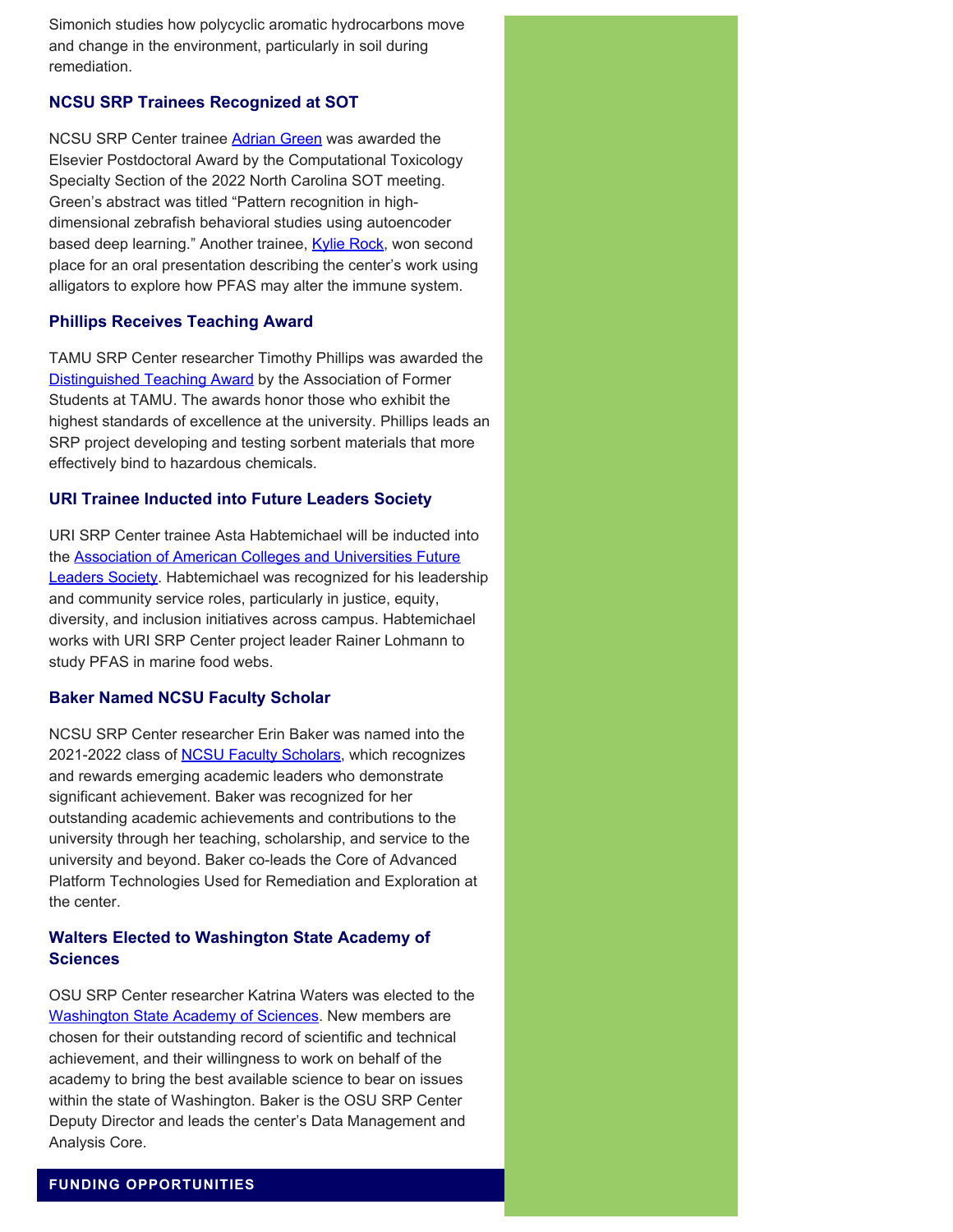# **Environmental Epidemiology Cohorts to Support Scientific and Workforce Diversity**

NIEHS [solicits applications](https://grants.nih.gov/grants/guide/rfa-files/RFA-ES-22-001.html) to support existing environmental epidemiology cohorts and repositories and improve data collection in understudied populations. Through this program, NIEHS aims to promote widespread data sharing and scientific collaborations among environmental epidemiology cohorts, while strengthening scientific and workforce diversity in environmental health. The application deadline is **March 8**.

# **Environmental Literacy Program: Increasing Community Resilience to Extreme Weather and Climate Change**

The National Oceanic and Atmospheric Administration announced a **funding opportunity** for projects that develop the collective environmental literacy necessary for communities to build resilience to extreme weather and climate change. Projects should demonstrate how they will engage children, youth, or adults to build these capabilities, particularly through active and social learning, during the award period. Applications are due **March 17**.

# **FAIR Biomedical Repositories**

NIH released a **Notice of Special Interest** to support existing data repositories to align with the **FAIR** and **[TRUST](https://pubmed.ncbi.nlm.nih.gov/32409645/)** principles and improve their usage, utility, and impact. This opportunity will better enable data discoverability, interoperability, and reuse. The application due date is **March 22**.

# **Environmental Justice Video Challenge for Students**

The U.S. Environmental Protection Agency (EPA) and partners launched a [video challenge](https://www.epa.gov/innovation/environmental-justice-video-challenge-students) for students to enhance communities' capacity to address environmental and public health inequities. The challenge is structured in two separate phases, each with their own timelines:

- Phase 1: The goal is for students to create a video demonstrating innovative approaches to identifying and characterizing environmental justice issues in a select community using **[publicly available data and tools](https://www.epa.gov/innovation/ej-video-challenge-students-tools-and-data-resources)**. Students are strongly encouraged to work in teams and collaborate with community organizations. Submissions are due **April 1**.
- Phase 2: Students will develop a video to display how they worked with community-based organizations to identify strategies and opportunities to address environmental justice issues. A due date and details on the specific requirements for this phase are forthcoming.

# **Supplements to Support Software Tools for Open Science**

NIH announced a **funding opportunity** for administrative supplements to invest in and support software tool development by researchers. Through these supplements, NIH aims to help researchers who have developed scientifically valuable software to make tools sustainable, contribute to open science, and take advantage of new data science and computing paradigms. The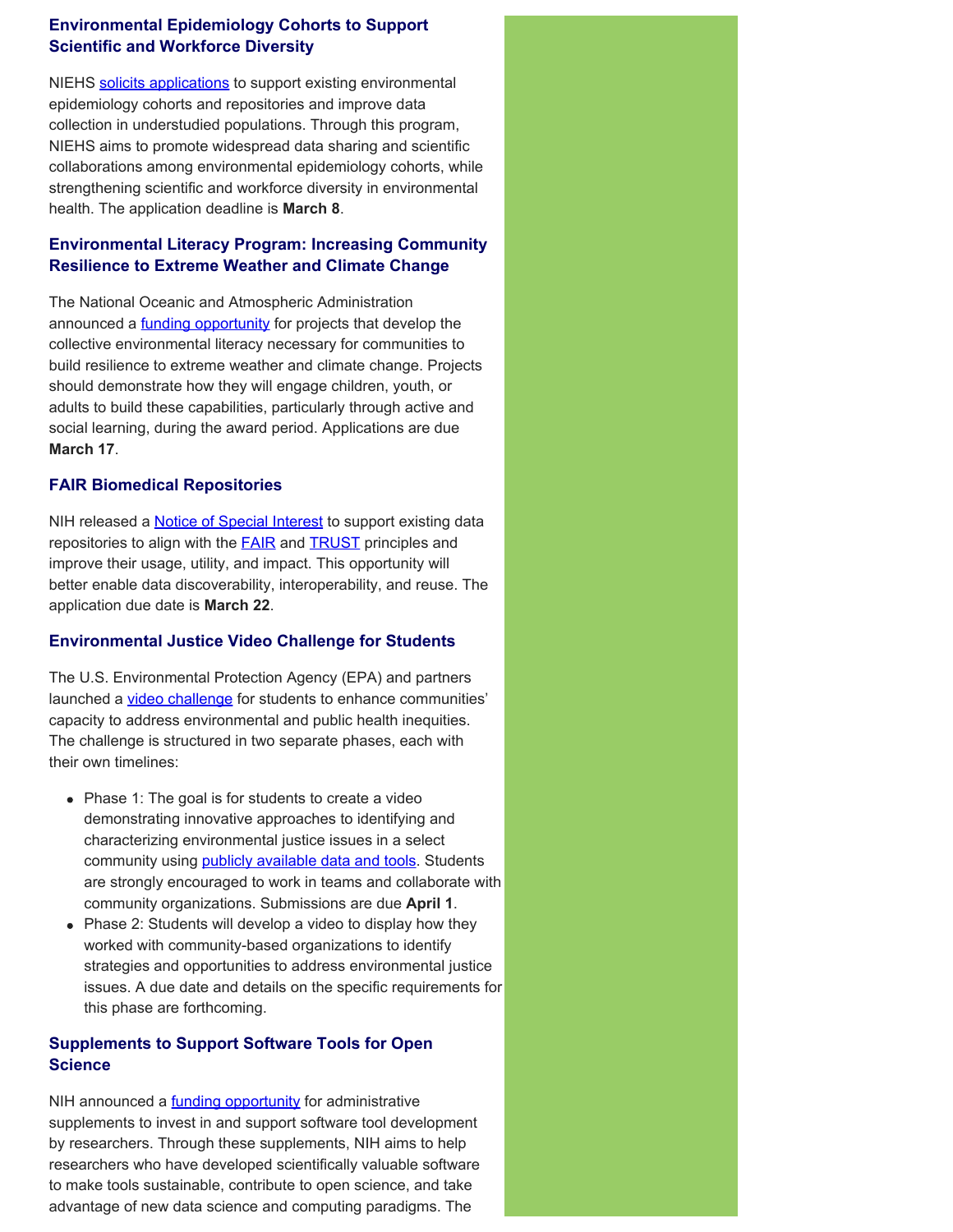application due date is **May 15**.

# **Transformative Research to Address Health Disparities and Advance Health Equity**

The NIH Common Fund has reissued a [funding opportunity](https://grants.nih.gov/grants/guide/rfa-files/RFA-RM-22-001.html) to support projects that propose innovative research intended to develop and implement effective interventions to address health disparities and advance health equity. For more information, please see the initiative's **website**. The application due date is **May 23**.

# **RADx Tribal Data Repository**

NIH released a **Notice of Intent to Publish a Funding Opportunity** to support a RADx Tribal Data Repository. This opportunity will provide a repository for American Indian and Alaska Native data, collected from projects supported by the [RADx Initiative](https://www.nih.gov/research-training/medical-research-initiatives/radx). The aim is to better understand the impacts of COVID-19 on tribal communities and support research to better inform and develop policies to address current and future pandemics. The repository will enable responsible data sharing and access to researchers and their collaborators who generate RADx tribal research data, or who are interested in working with that data. The estimated application due date is **May 25**.

# **National Aquatic Resource Surveys Data Analysis Innovation Challenge**

EPA is inviting students, scientists, and other stakeholders to [participate in a challenge](https://www.epa.gov/innovation/national-aquatic-resource-surveys-data-analysis-innovation-challenge) to use data from the [National Aquatic](https://www.epa.gov/national-aquatic-resource-surveys) [Resource Survey](https://www.epa.gov/national-aquatic-resource-surveys) to address key research questions relating to national priorities, including climate change, environmental justice, nutrient management, and other water quality topics. Individuals and teams of researchers that incorporate a variety of disciplines (e.g., environmental science, biology, ecology, geochemistry, statistics, economics, health, and social sciences) are invited to apply. A letter of intent must be submitted by **May 31**. Applications are due **September 30**.

# **INTERAGENCY NEWS**

# **EPA Integrated Risk Information System Webinar**

EPA's Integrated Risk Information System program is holding a [public webinar](https://cfpub.epa.gov/ncea/iris_drafts/recordisplay.cfm?deid=354040) on **March 16** to discuss mixtures assessment approaches related to its [assessment of polychlorinated biphenyls](https://iris.epa.gov/ChemicalLanding/&substance_nmbr=294) [\(PCBs\).](https://iris.epa.gov/ChemicalLanding/&substance_nmbr=294) The webinar will focus on evaluating the similarity of chemical mixtures for risk assessment applications, supported by the draft EPA Mixtures Similarity Tool (MiST). The webinar will present on topics such as EPA's guidance for mixtures, modeling approaches considered for the assessment of PCB mixtures, and an overview of MiST.

# **Feedback Sought on NIH DEIA Framework**

NIH is requesting input on the recently released NIH-Wide Diversity, Equity, Inclusion, and Accessibility (DEIA) Strategic Plan. This framework aims to cover accomplishments, needs,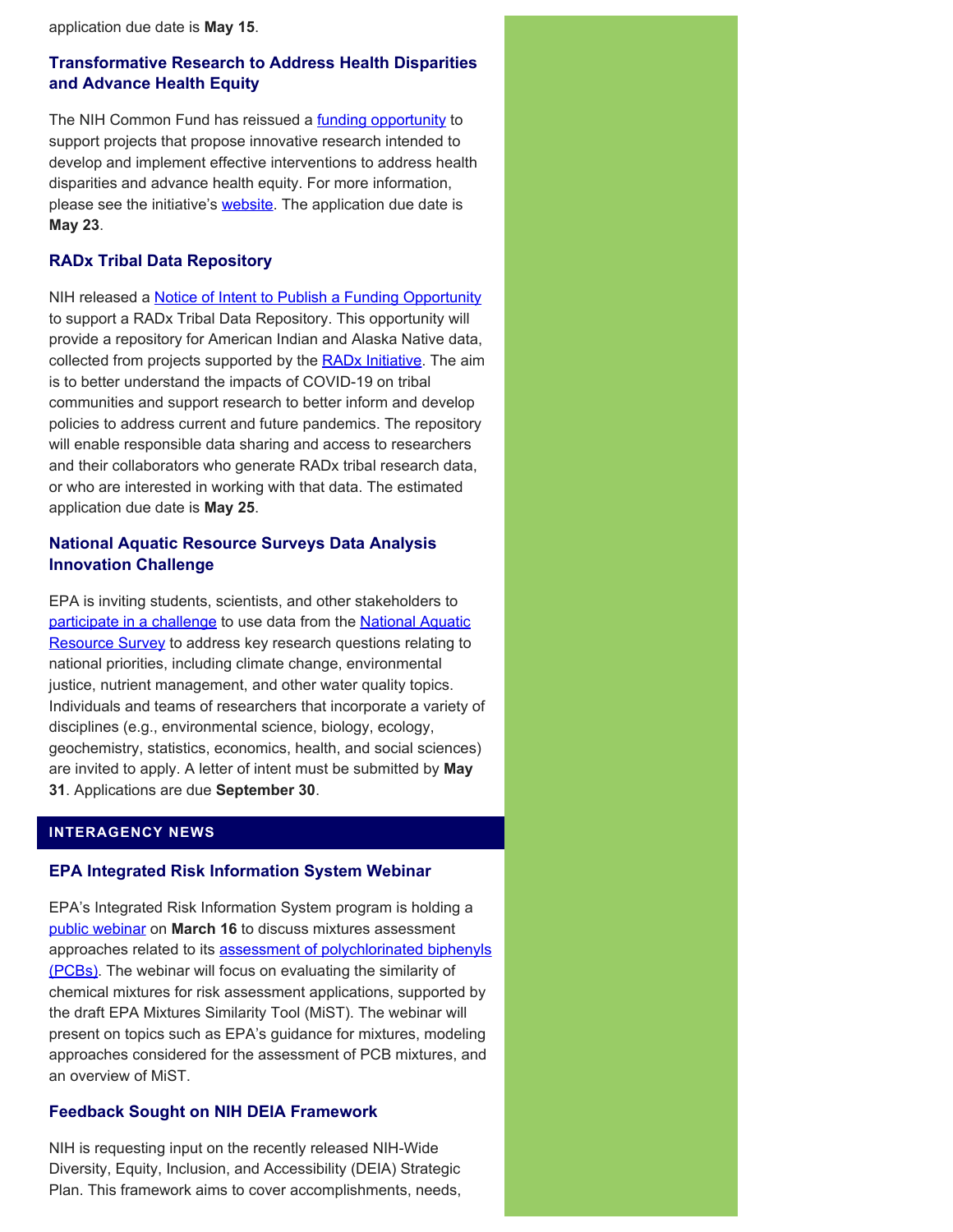opportunities, and challenges related to DEIA within the NIH workforce, structure, culture, and research. [Comments on the](https://nexus.od.nih.gov/all/2022/02/04/feedback-sought-on-the-nih-wide-strategic-plan-framework-for-diversity-equity-inclusion-and-accessibility/) [strategic plan](https://nexus.od.nih.gov/all/2022/02/04/feedback-sought-on-the-nih-wide-strategic-plan-framework-for-diversity-equity-inclusion-and-accessibility/) are requested by **April 3**.

# **EPA Water Sensors Toolbox**

EPA launched the [Water Sensors Toolbox](https://www.epa.gov/water-research/water-sensors-toolbox), a collection of resources and information related to EPA research that uses, evaluates, or develops water sensors. The toolbox is a resource for students, researchers, community members, and others interested in collecting data on water quality with the use of water sensors.

# **DATA SCIENCE AND DATA SHARING**

### **UC Berkeley Drinking Water Tool**

In a [recent publication](https://www.mdpi.com/1660-4601/19/3/1419), UC Berkeley SRP Center researchers explain how the **Drinking Water Tool**, a community-driven data visualization tool, can influence policy priorities and promote interagency coordination at multiple levels to address water equity challenges. The tool was developed to provide Californians with information about threats to drinking water quality and access.

#### **Open Science Conference**

The [9th Open Science Conference](https://www.open-science-conference.eu/) will take place **March 8-10**. The annual international conference is dedicated to the Open Science movement and provides a unique forum for researchers, librarians, practitioners, infrastructure providers, policy makers, and other important stakeholders to discuss the latest and future developments in Open Science. It is sponsored by the German National Library for Economics.

### **NIH Data Sharing and Reuse Seminar Series**

NIH hosts a monthly data sharing and reuse [seminar series](https://datascience.nih.gov/nih-data-sharing-and-reuse-seminar-series). The next webinar will be **March 11** and will feature Carole Goble and Frederick Coppens from ELIXIR, the pan-national European Research Infrastructure for Life Science data. ELIXIR supports researchers across their whole research data management lifecycle. They will discuss the **[ELIXIR RDMkit](https://rdmkit.elixir-europe.org/)**, a toolkit built by the biosciences community, for the biosciences community to provide the research data management information they need, including links to tool registries, training materials, standards, databases, and to services that offer deeper knowledge for data management planning.

## **New NIH Initiative to Improve Data Access**

The NIH Office of Data Science Strategy announced the **[Generalist Repository Ecosystem Initiative](https://datascience.nih.gov/news/nih-office-of-data-science-strategy-announces-new-initiative-to-improve-data-access) (GREI) to help** researchers find and share data from NIH-funded studies. The GREI will work with several NIH biomedical repositories to establish consistency across datasets, develop best practices for data sharing, and train researchers on procedures to improve accessibility and ease of reuse for NIH data.

## **PHOTO OF THE MONTH**